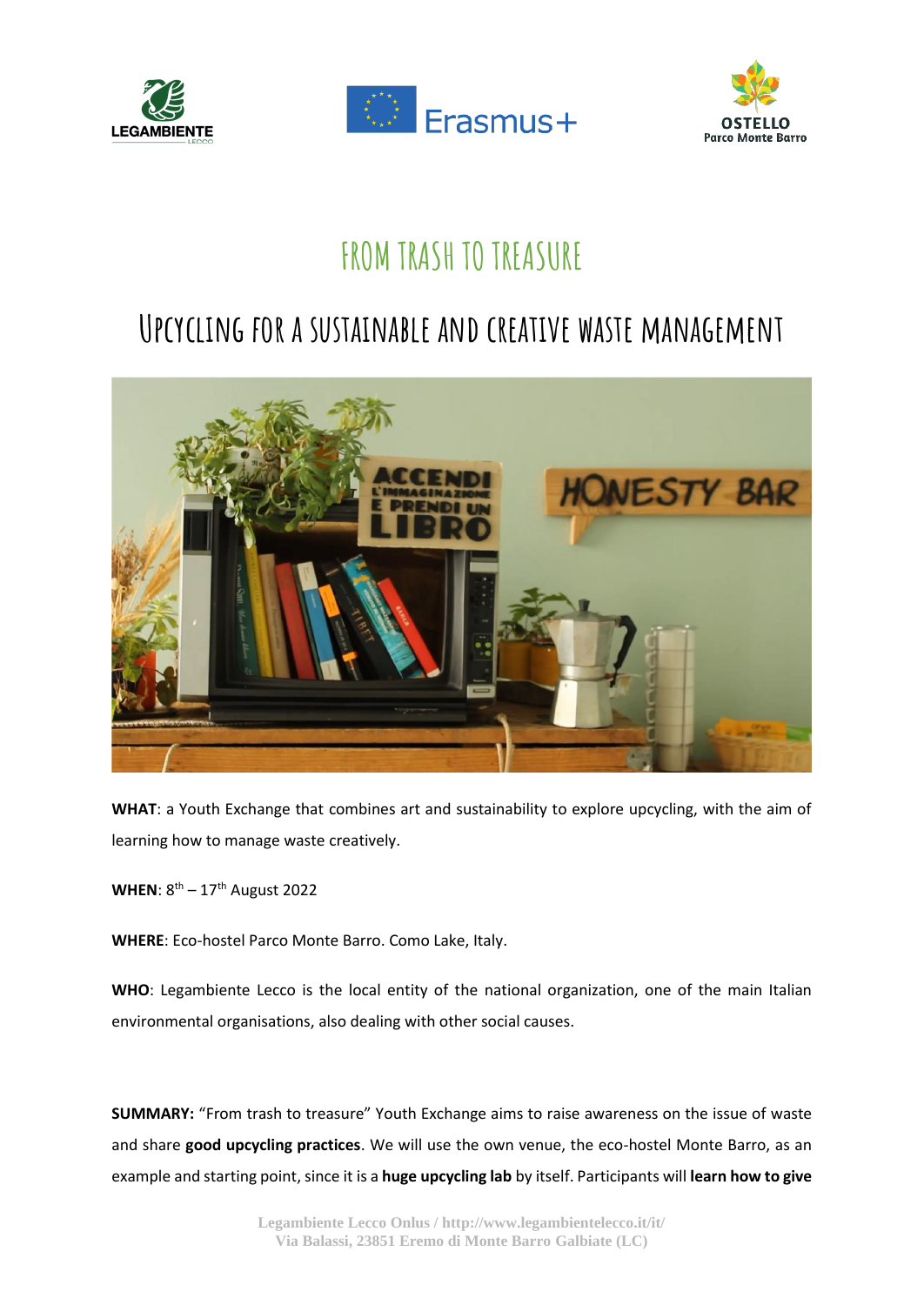





**new life** to wasted goods and products, and how to work on them creatively to **upgrade their quality**. Following the mottos **"remaking the way we make"** and **"waste to wonder"**, we will work together during 8 days to learn **experimental upcycling techniques**. We will create upcycled handcrafts, meals, furniture, films, clothes, and areas. Through non-formal education activities, the participants will be invited to think about and **discuss possible changes** in their individual behaviours and also at the collective level in their communities.

## **OBJECTIVES:**

- To improve **critical thinking on environmental** issues;
- To improve **artistic competencies**;
- To r**aise awareness on the waste** issue;
- To **learn how to observe actively** and recognize unwanted, hidden or abandoned treasures around us;
- To share good **zero-waste practices**;
- To share and explore **experimental upcycling techniques**;
- To receive practical skills on **how to build an upcycling project**, considering the environmental, social and artistic perspectives;
- To have a better understanding of the steps that an upcycling project needs to follow;
- To learn how to work in an **intercultural team**;
- To create sustainable **handcrafts, furniture, films, clothes, spaces**, etc.

## **METHODS:**

- outdoor activities to promote cooperation and team building;
- **non-formal education activities** to practice active observation;
- **peer to peer activities** to share upcycling experiences and examples;
- group dynamics and **games** to implement intercultural communication;
- **learning by doing workshops** to increase participation and inclusion;
- **creative labs** to put in practice the acquired competences;
- a **final exhibition** where to show what has been learned